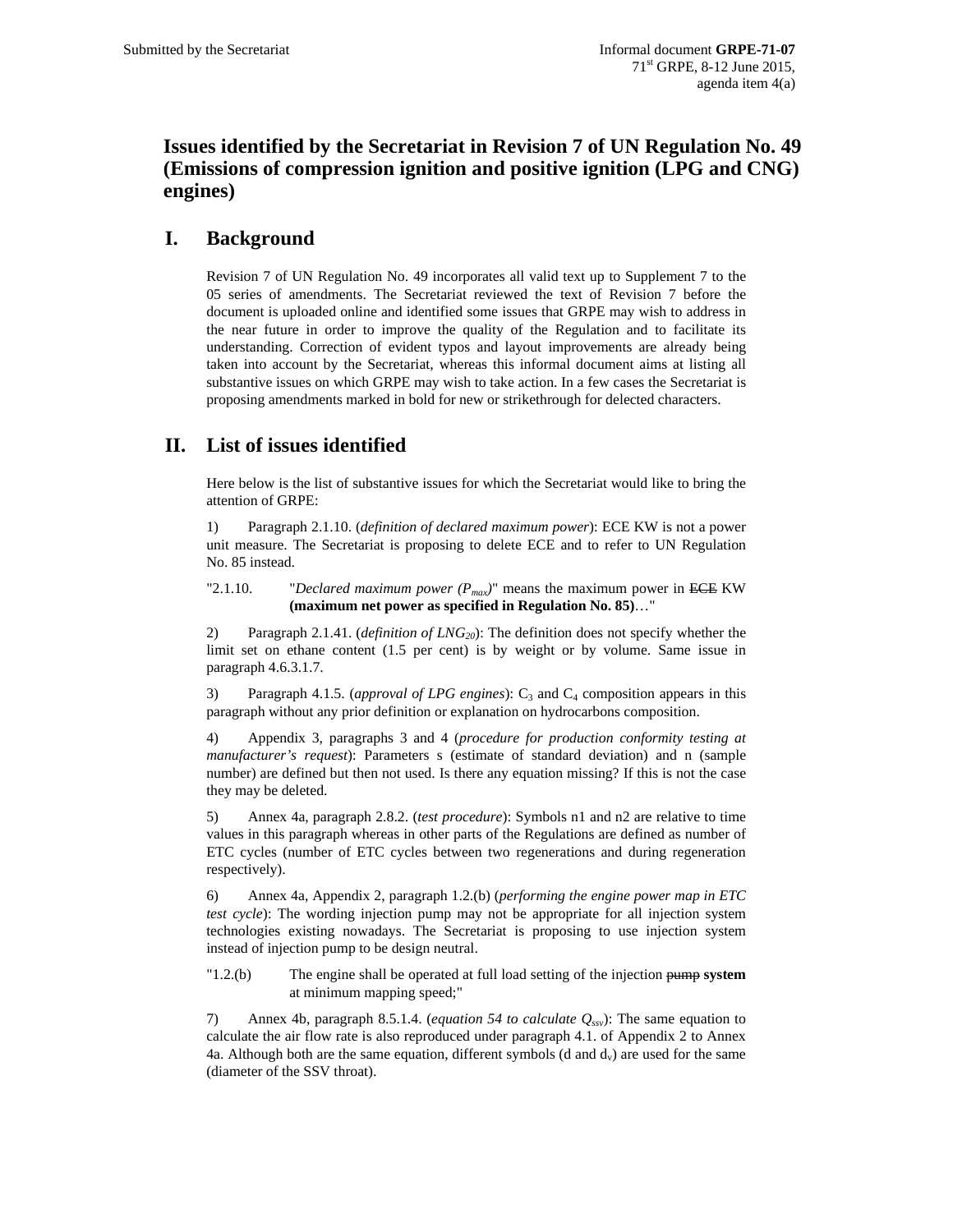8) Annex 4b, paragraph 9.3.10. (*equipment specification and verification, sampling for raw gaseous emissions*): "Vee" engine configuration seems to be a typo that should be corrected by "V" engine configuration. Same issue in paragraph 9.4.3.1. of Annex 4b.

"9.3.10. …

 In the case … in a "Vee" **"V"** engine configuration,… …"

9) Annex 4b, paragraph 9.5.4.1. (*data analysis, calibration of the SSV*): The same equation is reproduced under paragraph 4.1. of Appendix 2 to Annex 4a but here it is reversed to isolate the discharge coefficient of the SSV  $(C_d)$ . Although both are the same equation, different symbols (d and  $d<sub>v</sub>$ ) are used for the same (diameter of the SSV throat).  $A<sub>0</sub>$  constant appears in one equation but not in the other.

10) Annex 5, paragraph 1.1. (*technical characteristics of reference fuel*): There are still square brackets in the Table (bottom right corner). Footnote *d* ("The month of publication will be completed in due course") should be revised or deleted since it refers to publications in 1997 and 1998. The Secretariat is proposing to delete both square brackets and footnote *d*. GRPE may wish to verify these references (dates).

11) Annex 7, paragraph 3.5.4. (*test for durability of emission control systems, determination of deterioration factors*): Paragraph 1.4. of Appendix 1 to Annex 6 does not exist. The Secretariat is proposing to refer to Annex 2a (Communication) instead:

"3.5.4. The deterioration factors for each pollutant on the appropriate test cycles shall be recorded in **the Communication of Annex 2A** paragraph 1.4. of Appendix 1 to Annex 6 to this Regulation."

12) Annex 7, paragraph 3.7.3. (*test for durability of emission control systems, determination of deterioration factors*): Paragraph 1.4. of Appendix 1 to Annex 6 does not exist. The Secretariat is proposing to refer to Annex 2a (Communication) instead:

"3.7.3. For the purpose of approval, only the deterioration factors adopted by the manufacturer from paragraph 3.6.1. above or the deterioration factors developed according to paragraph 3.5. above shall be recorded in **the Communication of Annex 2A** paragraph 1.4. of Appendix 1 to Annex 6 to this Regulation."

13) Annex 9a, paragraph 5.2.1. (*access to OBD information*): The Secretariat is proposing to replace Community (EU text) by Contracting Parties (terminology according to the Agreement).

"5.2.1. Not later than three months after the manufacturer has provided any authorized dealer or repair shop within the Community **any Contracting Party applying this Regulation** with repair information, the manufacturer shall make that information (including all subsequent amendments and supplements) available upon reasonable and non-discriminatory payment."

14) Annex 9b, Appendix 3, items 6(a2), 8(a2) and 10(b) (*technical requirements for On-Board Diagnostic systems (OBD)*): The text was adopted without setting final monitoring requirements. The sentence in square brackets "monitoring requirements to be further discussed" may need to be replaced by the actual monitoring requirements to be finally agreed by GRPE.

15) Annex 9b, Appendix 3, item 11(*technical requirements for On-Board Diagnostic systems (OBD)*): There are no prescriptions on crankcase ventilation system monitoring.

16) Annex 9b, Appendix 6 (*reference standard documents*): Several ISO standards are mentioned but not the version that shall be used. This may imply that the latest version should be always considered. GRPE may wish to study if this is the actual purpose of the text. The last reference in the Appendix (FDIS 13400-4: 2011 Road vehicles – Diagnostic communication over Internet Protocol (DoIP) – Part 4: Ethernet-based high-speed data link connector) should be revised since now it is likely to be finalized.